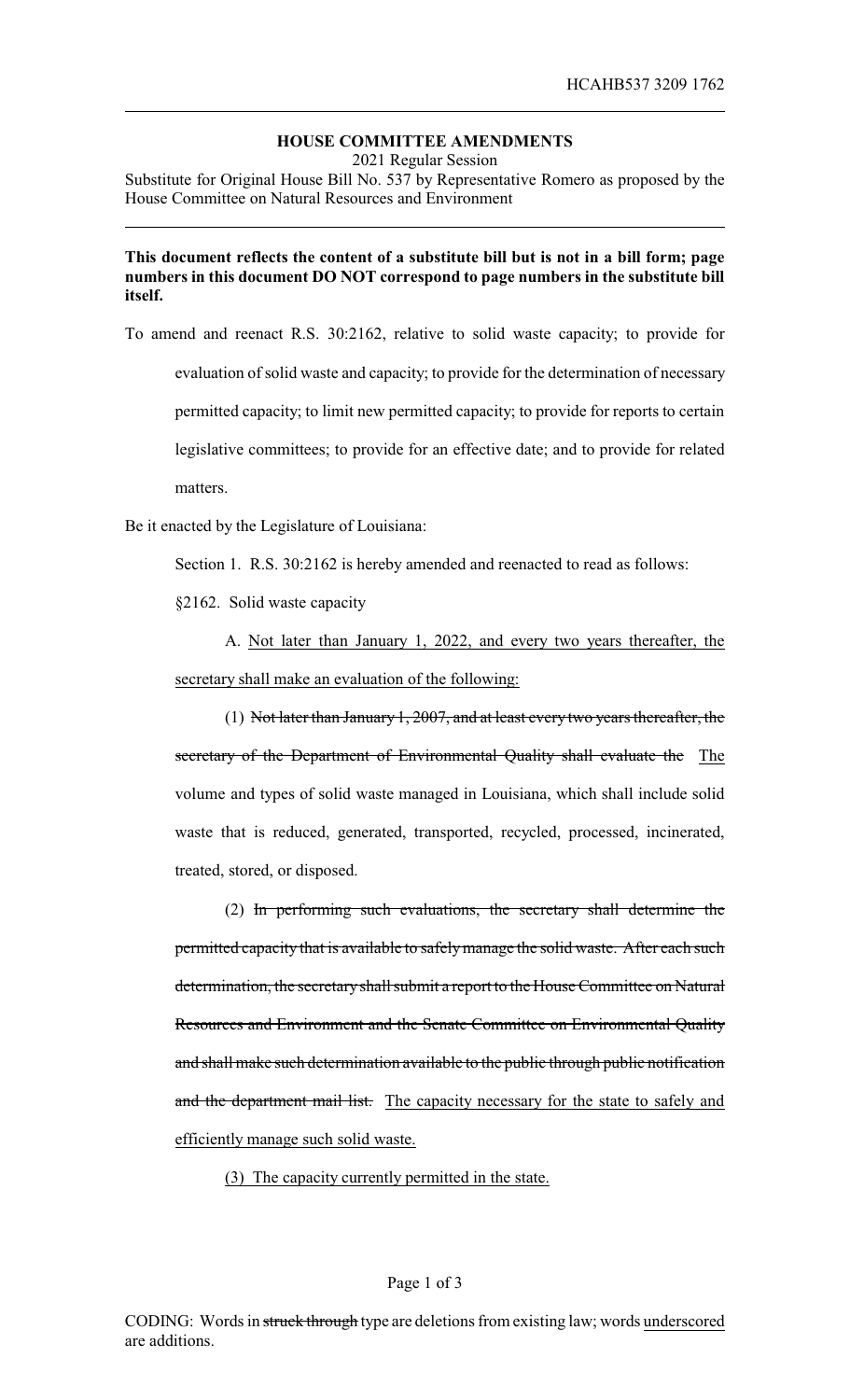B.(1) The secretary shall ensure that sufficient available permitted capacity exists to safely and efficiently manage solid waste resulting from a declared emergency originating from an in-state emergencies.

(2) Permitted capacity shall be considered along with other relevant factors in the permitting of solid waste. Not later than January 1, 2022, and every two years thereafter, the secretary shall determine the total permitted capacity necessary to manage solid waste in Louisiana, based on the evaluation made pursuant to Subsection A of this Section and considering whether available permitted capacity exists to safely and efficiently manage solid waste resulting from a declared emergency.

C. The secretary shall not issue new solid waste permits that would increase the total permitted capacity of the state in an amount in excess of fifteen percent greater than the necessary total permitted capacity as determined by the secretary pursuant to Subsection B of this Section. However, the secretary may increase the total permitted capacity above the fifteen percent limitation for any year, by rule adopted in accordance with the Administrative Procedure Act, provided the secretary finds, based on reliable evidence in the record of a public hearing on the proposed rule, that failure to increase the total permitted capacity above the limitation required by this Section will result, within one year, in insufficient capacity for the proper management of solid waste in the state.

D. The secretaryshall submit a report that includes the evaluations, findings, and determinations made pursuant to this Section to the House Committee on Natural Resources and Environment and the Senate Committee on Environmental Quality on or before February 1, 2022, and every two years thereafter.

Section 2. This Act shall become effective upon signature by the governor or, if not signed by the governor, upon expiration of the time for bills to become law without signature by the governor, as provided by Article III, Section 18 of the Constitution of Louisiana. If vetoed by the governor and subsequently approved by the legislature, this Act shall become effective on the day following such approval.

#### Page 2 of 3